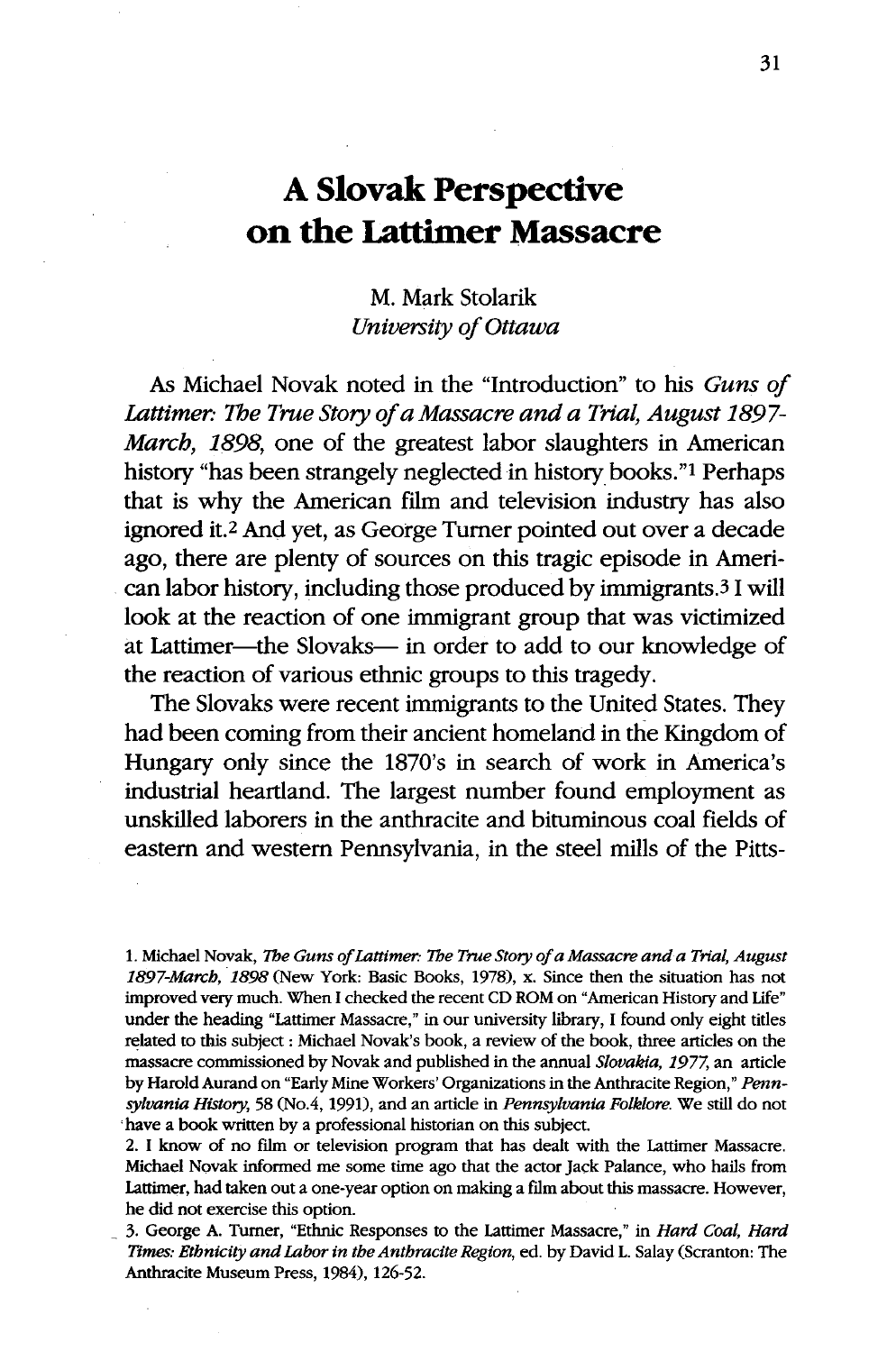burgh and Cleveland regions, and in the oil refineries of Ohio, Pennsylvania and New Jersey.<sup>4</sup>

Like other ethnic groups which had come earlier, Slovak immigrants very rapidly established several key institutions to help them cope with their new surroundings. Since American workers in the nineteenth century enjoyed virtually no social benefits, Slovaks quickly established both local and nation-wide fraternalbenefit societies whereby they would help each other in case of illness, accident or death.<sup>5</sup> In addition, since most Slovaks were very religious, they also established over 300 Roman Catholic, Lutheran, Greek Catholic and Calvinist parishes wherever they settled in sufficient numbers.<sup>6</sup> And, since the immigrants were naturally curious about news from both Slovakia and the United States in their own language, they established a vigorous newspaper press. <sup>7</sup>

One of the best sources for the study of public opinion in the United States is the newspaper press. Slovak-Americans, like other immigrant groups, established their own newspapers starting in the 1880's, and some of them survive to this day. Even though American Slovaks published fifteen newspapers in 1897, the year of the Lattimer tragedy, only two that cover this period have thus far been preserved on microfilm and are available for research: the weekly *Amerikansko-slovenské noviny [American Slovak News]* (Pittsburgh, 1886-1922) and *Slovdk v Amerike [The Slovak in America]* (Plymouth, PA and New York City, 1889-10).8 Both had several thousand readers nationwide.

<sup>4.</sup> For the story of Slovak migration and settlement in the United States see my *Immigration and Urbanization: The Slovak Experience, 1870-1918(New* York: AMS Press, 1989), chs. 1-3.

<sup>5.</sup> For more details see my 'Slovak Fraternal-Benefit Societies in North America: An Overview (1883-1993)" in *Ethnic Fraternalism in Immigrant Countries*, ed. by Matjaž Klemenčič (Maribor, Slovenia: University of Maribor Press, 1996), 147-59.

<sup>6.</sup> On Slovak parishes see my 'Lay Initiative in American-Slovak Parishes, 1880-1930," *Records of the American Catholic Historical Society of Philadelphia,* 83 (September-December, 1972), 151-8.

<sup>7.</sup> I have described 'The Slovak-American Press" in Sally M. Miller ed., *The Ethnic Press in the United States: A Historical Analysis and Handbook* (Westport, CT: Greenwood Press, 1987), 355-68.

<sup>8.</sup> Both are preserved on microfilm at the Immigration History Research Center, University of Minnesota. Originals of other Slovak-American newspapers do exist at the Slovak Institute in Cleveland, Ohio but they are not preserved on microfilm, and, because of their poor physical condition, are not available for research.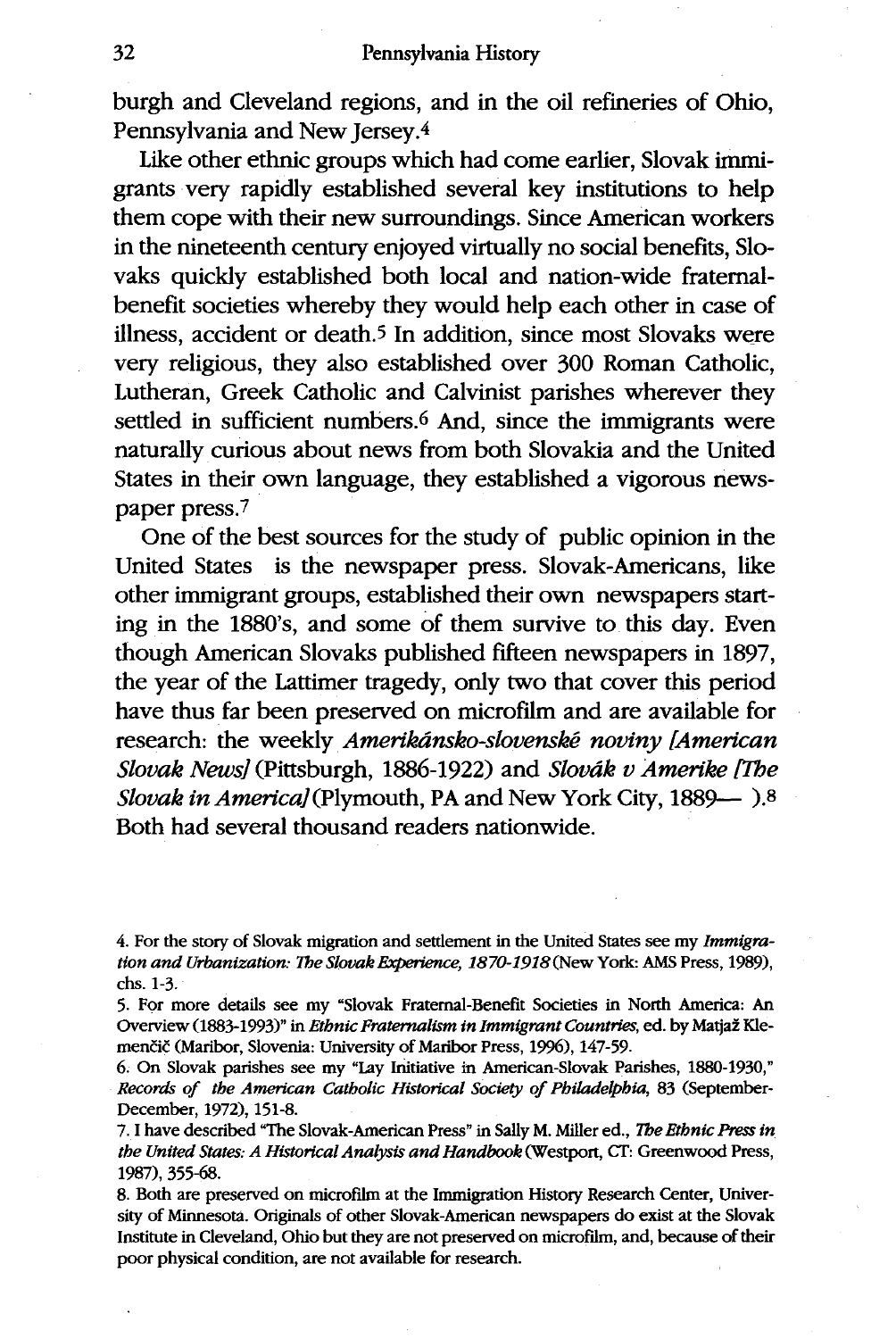When one reads these Slovak-American weeklies, one quickly perceives the immense outrage with which the readers responded to news of the Lattimer tragedy. On September 10, 1897, Sheriff James Martin of Luzerne County, Pennsylvania, lost control over his posse of 86 deputies. Some of the latter shot and killed 19 unarmed striking Slavic miners and wounded another 38 (out of about 400 strikers) at Lattimer Mines in the anthracite fields.9 *Amerikánsko-slovenské noviny* published an eye-witness account of the slaughter in its September 30th issue.

In a letter-to-the-editor, Helena Rehák wrote the following:

*Hazleton, PA.* I was an eye-witness to the Lattimer events and, therefore, I would like to share my experiences with you. I had sent my son to work, but when he was late coming home, and I heard that the workers were marching on Lattimer, I ran through the woods to find him and stumbled upon the following scene: a lot of men were lined up, armed with rifles. They were the sheriff and his deputies. Then we heard the strikers coming. Two of the deputies approached the strikers and said something to them. All of a sudden one of the [American] flags which the strikers were carrying disappeared, there was some shouting and shooting broke out. Fearful, I took cover behind a tree stump. Bullets flew over my head as bleeding strikers jumped over me. Anyone who still had the strength ran for his life because the deputies were shooting them in their backs. When the shooting stopped, I cautiously picked myself up and beheld a terrible sight. There were dead bodies on the streetcar tracks and wounded in the gutters and bushes. The bodies of the dead and wounded were carried away on bedsheets. The next day the army arrived. There is a lot of crying and wailing because the dead have left a lot of widows and children who are in dire straits.10

This shooting of the strikers provoked an immediate outcry from other readers of the Slovak Press. Ján Kiličuk of Bridgeville, Pennsylvania, for instance, sarcastically lamented what had happened in "this freest country on earth," and was appalled that the sheriff and his deputies had "shot at people as if they were rabbits." He asked of the sheriff and his deputies if "they even know what is a human being?" He then lectured the posse for not having tried to reason with the strikers, and for not having explained American law to them. Had they done so, he continued, this

9. Turner, *op.cit.*, 126. 10. Amerikánsko-slovenské noviny, September 30, 1897, p.3. *11. Ibid.*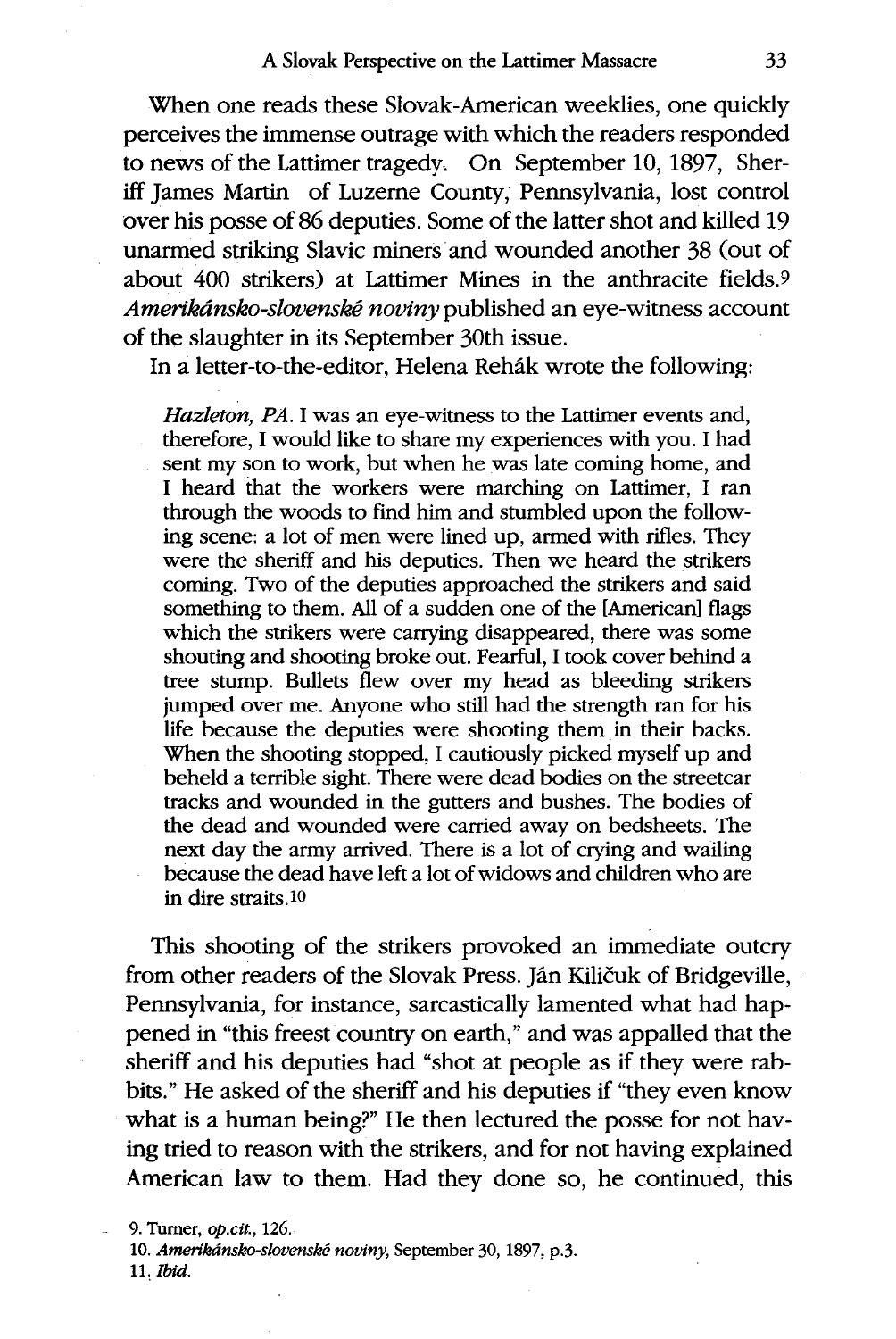tragedy might have been averted.<sup>11</sup>

In addition to letters from indignant individuals, Slovak newspapers also received letters of protest on behalf of local organizations. Thus, Slovaks in New York City, organized in a local branch of the National Slovak Society, held a protest meeting at their National Hall on Septenber 25th against Sheriff Martin who "so foolishly ordered his deputies to shoot at our brothers."12 Similarly, a group of Slovaks, Poles and Lithuanians met in Keystone Hall, in Pittston, Pennsylvania on September 27th and condemned the slaughter while taking up a collection for the widows and orphans of the victims. 13 In addition, Slovaks in Passaic, New Jersey, met in their local hall on October 9th to protest the "Lattimer murder" and to establish a committee to organize other such meetings. 14 So did the Slovaks in Reading, PA, who gathered on October 23rd, and heard the Reverend Jozef Kašpárik ask how the sheriff and his deputies "could shoot at our peaceful countrymen as if they were wild animals?" They then raised \$40.00 for the widows and orphans and promised to send more in the future.<sup>15</sup> Slovaks in Philadelphia, meanwhile, met at their National Hall on October 24th to hear Juraj Matej, on behalf of the Society of St. Peter, denounce the sheriff and his deputies, and to declare, "The capitalists not only suck our blood, but if we walk peacefully on a public road, in order to earn our bread by the sweat of our brows, they shoot us down like wild animals."16 Finally, even in far-off Milwaukee, Wisconsin, Branches 94 of the National Slovak Society and 89 of the First Catholic Slovak Union met on October 10th, 1897, elected an Executive Committee to organize a protest rally for October 17th, a fund-raising ball for October 30th, and passed a resolution that deplored the Lattimer Massacre and called upon the Governor of Pennsylvania to see to it that the sheriff and his deputies would stand trial for murder.<sup>17</sup>

Not only did Slovaks at the local level react with indignation to the Lattimer Massacre, but their leaders at the national level did likewise. Thus, on October 14, 1897, eight editors of the major

<sup>12.</sup> *Ibid.*

<sup>13.</sup> *Slovdk vAmerike,* October 7, 1897, p.l.

<sup>14.</sup> *Ibid.,* October 14,1897, *p.3.*

<sup>15.</sup> *Ibid.,* October 23, 1897, p.3.

*<sup>16.</sup> Amerikdnsko-slovenske novtny,* October 28, 1897, p.5.

<sup>17.</sup> *Ibid.*, November 4, 1897, p.4.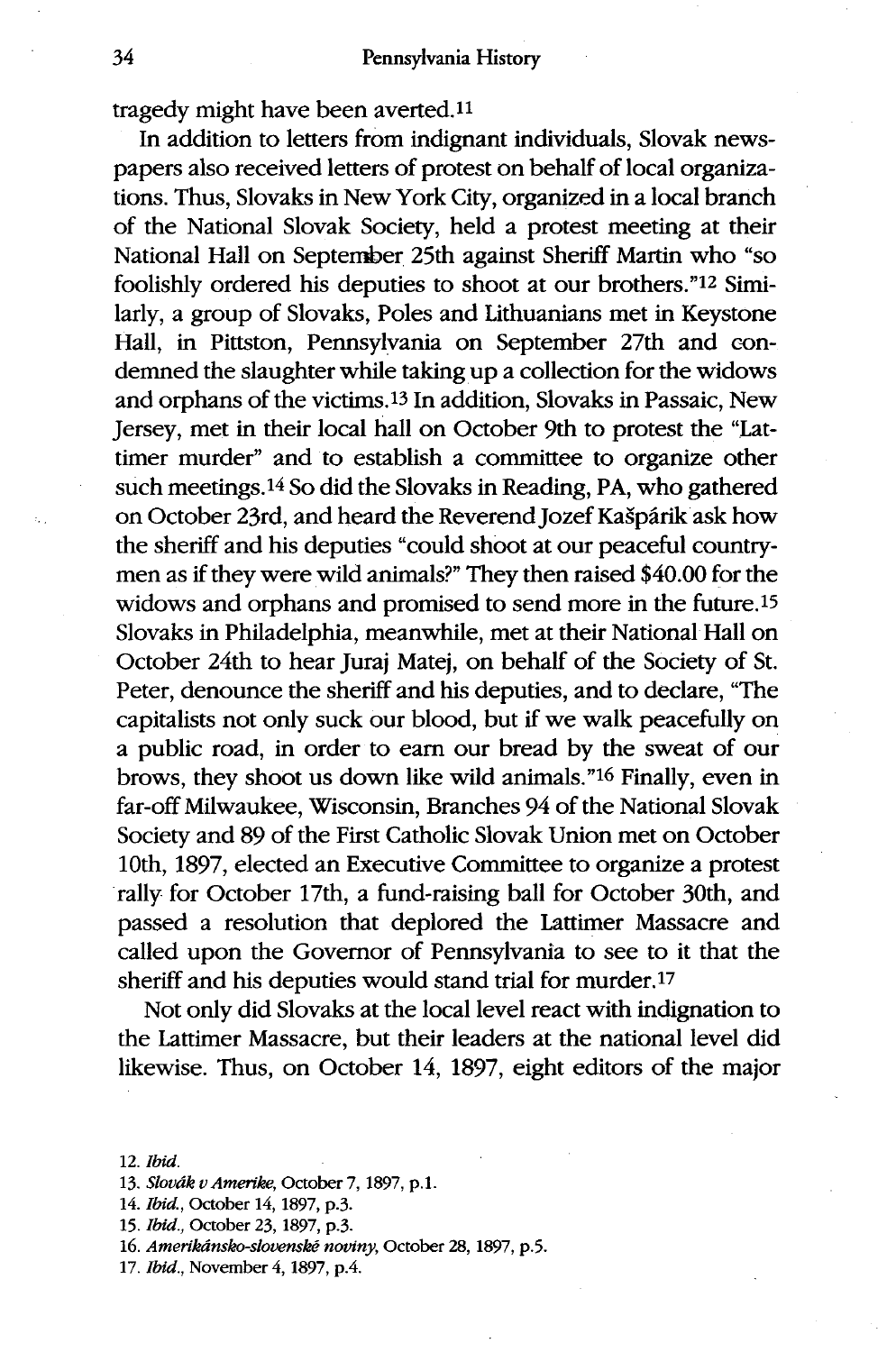Slovak-American newspapers met in Cleveland, Ohio and resolved to stop fighting among themselves. They proclaimed that, while they had quarrelled, "renegades and nativists" had gone after their "treasuries, their rights, and their very lives." Indeed, "In Lattimer they shoot us down like four-legged livestock and justify it by saying that 'it is only Hungarians."'18 Indeed, in his annual report to the Central Assembly of the National Slovak Society on June 27, 1898, Anton S. Ambrose, the Recording Secretary, reported with satisfaction that there was now peace among previously-warring factions of American Slovaks because a "momentous tragedy-the Lattimer Massacre-where the Slavic nation was gunned down like wild animals," had taught Slovaks to respect and work with each other.19

Most editors of Slovak-American newspapers echoed these sentiments, and even helped to shape them. This was quite natural because the editors of these newspapers were among the leading intellectuals of the Slovak nation. The editor of the weekly *Amerikdnsko-slovenske noviny* in 1897 was Frantisek Pucher-Čiernovodský(1861-1905), an ex-seminarian who had mastered twelve languages. He had emigrated to the United States in 1888 to escape the wrath of the Hungarian government which opposed any manifestation of Slovak nationalism. In his new homeland Pucher edited a variety of Slovak-American newspapers, including the *Fakta ITorchi,* America's first Slovak socialist monthly in 1894.20 In reporting this tragedy on September 16, 1897, Pucher lamented that, "In the freest country under the sun, people are shot at like dogs. Slavs are the victims of American savagery." As an ex-seminarian and a committed socialist, he then proceeded to lecture his people for their lack of unity, and their alleged meekness and subservience to American capitalism. He also called upon the Austro-Hungarian government to "make honourable and serious intervention on our behalf," and he asserted that "The burden of responsibility in this matter rests primarily with our Slavic organizations which, in every respect, bear

19. Amerikánsko-slovenské noviny, July 7, 1898, p.5.

<sup>18.</sup> *Slovak vAmerike,* October 28, 1897, p.1.

<sup>20. &</sup>quot;František Pucher-Čiernovodský," *Národny kalendár*, X (Pittsburgh, 1902), 232-33; Konštantín Čulen, *Slovenské casopisy v Amerike [Slovak Newspapers in America]*, (Cleveland: First Catholic Slovak Union: 1970), 41-2; and *Encyklopedia slovenska, IV, N-Q* (Bratislava: Veda, 1980), 589.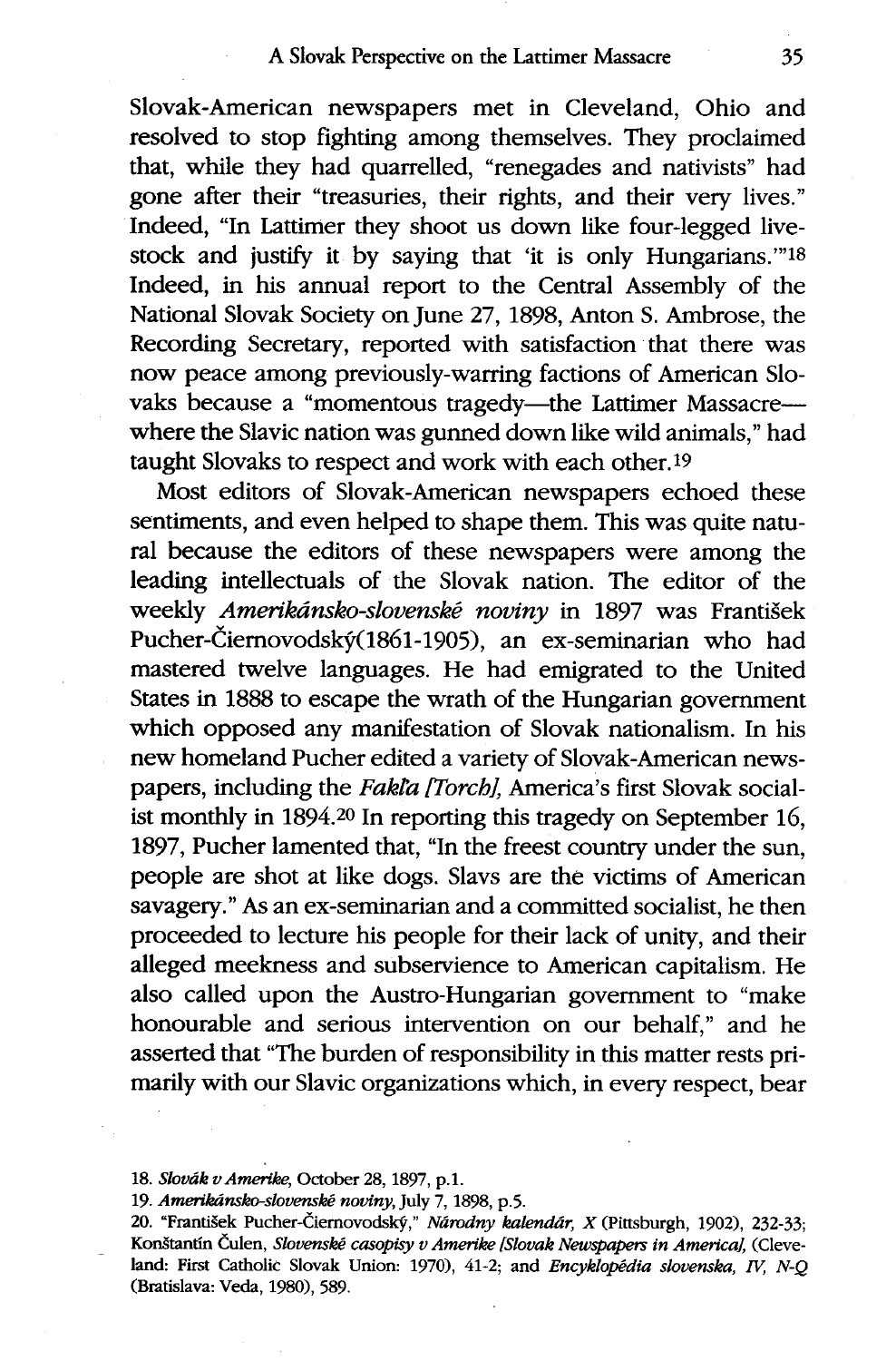the characteristics of American organizational structure." In other words, the American capitalist system was at fault and Slavic fraternal-benefit societies, which were also capitalist-oriented, should use their clout and resources to try to seek some form of justice from the American courts.<sup>21</sup>

Pucher's views were largely shared by his colleague and assistant Ján A. Ferienčik (1865-1925). A former schoolteacher and nephew of Mikuláus Štefan Ferienčik, one of the leaders of the Slovak uprising against the Magyars in the 1848 Revolution, Jan emigrated to the United States in 1894 after he had worked as an assistant editor at a Slovak-language newspaper in Budapest. After Sheriff James Martin and his deputies were tried and found not guilty of homicide by a jury of their peers in March of 1898, Ferienčik lamented that, "The capitalist triumphs in spite of his crime and guilt. The wretched workman loses even though it is he who has been wronged."<sup>22</sup> Ferienčik's colleague echoed these sentiments one year later when he reminisced about the trial: "They crucified truth! They grossly trampled upon the rights of the disadvantaged workmen of this free country. Why? For no reason other than that the slaughtered victims first saw the light of day in Hungary, Russia, in Germany or in Italy."23 Thus, the editors of *Amerikdnsko-slovensk6 noviny* laid the blame for the Lattimer Massacre at the door of the mine-owners, who had ordered the sheriff and his posse to break the strike, and at the nativism of the sheriffs' deputies, who had actually pulled the triggers.

The editor of the New York-based weekly *Slovdk v Amerike* in 1897, meanwhile, largely mirrored the views of of his rival Pittsburgh weekly, but without the lecturing. Gustav Maršall-Petrovsky (1862-1916) was a Slovak writer of some repute who had been driven out of his homeland in 1892 by Magyar authorities

21. Amerikánsko-slovenské noviny (Pittsburgh, September 16, 1897), as cited by Konštantín Čulen in *Dejiny Slovákov v Amerike* (Bratislava: Slovenská Liga, 1942), 166; the chapter on the Lattimer Massacre was translated by M. Martina Tybor and reprinted in *Slovakia,* 1977 (Vol.27, No.50), 44-61. The quotation is from Tybor's translation pp.48-49. Ever though I looked for this editorial in the microfilm of this newspaper, I could not find it. Nor could I find any other articles that Čulen cited. Entire issues of the newspaper were either missing, or the relevant pages were missing. I strongly suspect that Culen removed the issues/pages for his own use. Thus, all subsequent quotations from *Amerikdnskoslovenske noviny,* unless otherwise indicated, will be from Tybor's translation.

22. *Ibid.,* March 31, 1898, as cited in *Slovakia, 1977,* 58.

23. *Ibid.,* February 5, 1899, as cited in *Slovakia, 1977,* 58.

24. *Encyklopedia slovenska, HI,* K-M(Bratislava: Veda, 1979), 500.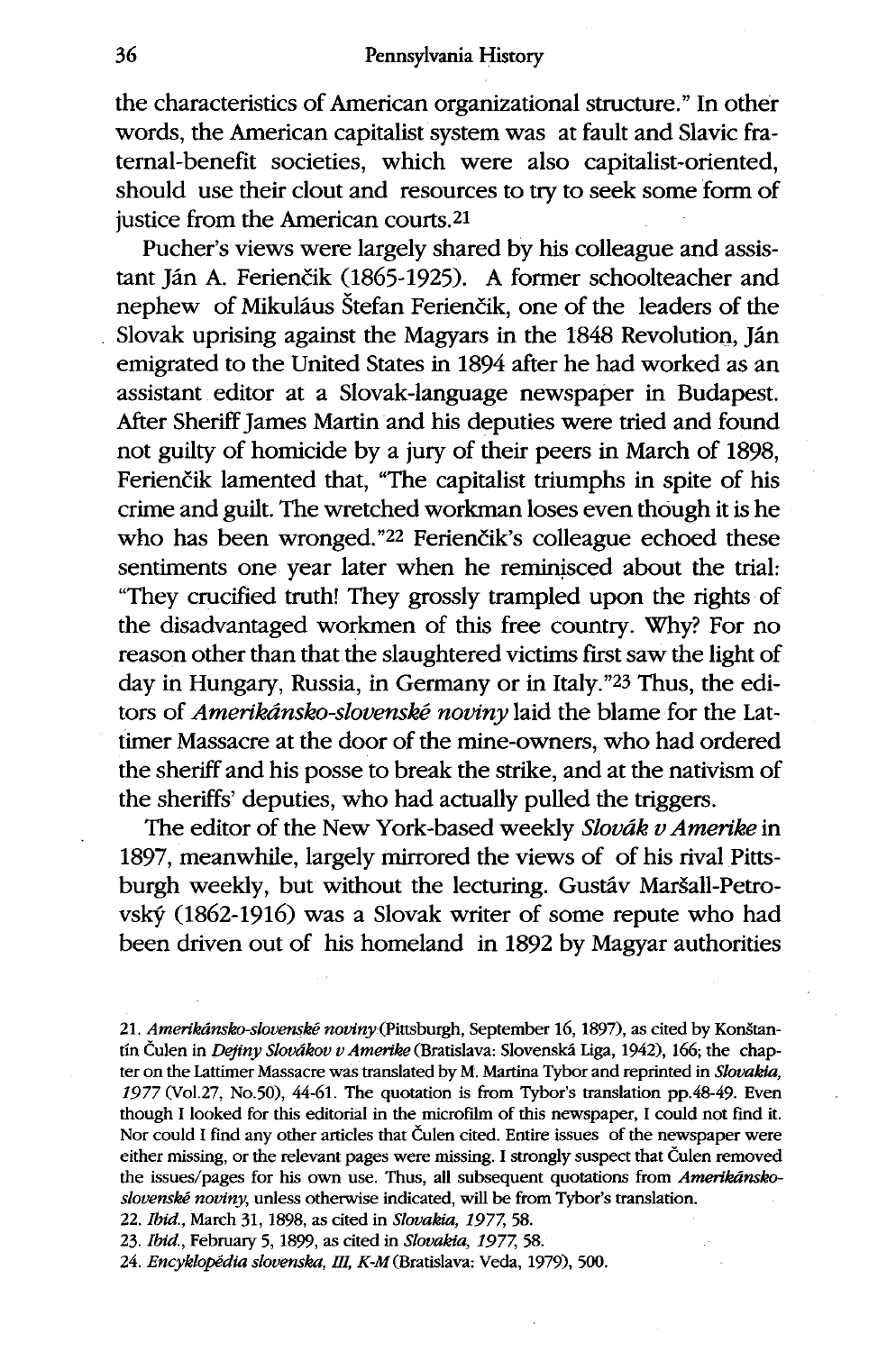## A Slovak Perspective on the Lattimer Massacre

because of his Slovak nationalism.<sup>24</sup> While the issue of *Slovák v Amerike* immediately following the Lattimer massacre has not survived, the September 23rd issue makes no bones about where Marsall stood. He reported that "After Black Friday, September 10, *when the mine-owners had so many of our brothers so unjustifiably* shot..."other workers in the region showed their indignation by joining the strike, but peacefully.<sup>25</sup> He added, in the September 30th issue that "This evil deed by the capitalists is being condemned by every righteous person. The capitalists are willing to let the workers be beaten, but they will not let them cry."<sup>26</sup>

In subsequent issues of his newspaper Maršall published a variety of articles about the massacre, including appeals for funds from the National Prosecuting and Charitable Committee of the Lattimer Affair, which had been formed by leaders of the ethnic groups slaughtered at Lattimer. The treasurer of this Committee was the Slovak immigrant Ján Németh of Hazleton. The very first appeal read: "Donate to the widows and orphans of Lattimer and to their lawsuit against Sheriff Martin and his accomplices! Only that person is worthy of freedom who values and defends it!"27 The Committee published several subsequent appeals and, by March 17, 1898 reported that it had spent \$4,000 of the funds collected, with \$1,800 having gone to the widows and orphans of the murdered miners, and the rest for court costs. In his last appeal Ján Németh asked for additional funds in order to proceed with 17 more indictments against the "bandit deputies." He lamented the lack of justice for immigrants in America with the comment that everyone knows what happens when "a Turk tries a Turk." Therefore, he urged the newspaper's readers to continue to contribute funds to his Committee for the sake of the future, "so that we will not be gunned down like animals."28

The editor of *Slovak v Amerike* also covered the murder trial of Sheriff Martin and his deputies which took place between February 1 and March 9, 1898 in the city of Wilkes-Barre, Pennsylvania. The editor called them "bloodstained, murdering bandits," whose defense attorney would "with the aid of false testimony"

- 27. *Ibid.*, October 7, 1897, p.2.
- 28. "Vyzvanie [An Appeal]," *Ibid.*, March 31, 1898, p.4.

<sup>25. &</sup>quot;Stlvka na okoli Hazletonu [Strike in the Hazleton Region]" *Slovak v Amerke* (New York), September 23, 1897, p.7. I have added the italics in the quotation for emphasis.

<sup>26. &</sup>quot;Z krvaveho pota [From the Bloody Field]," *Ibid.,* September 30, 1897, p.<sup>2</sup> .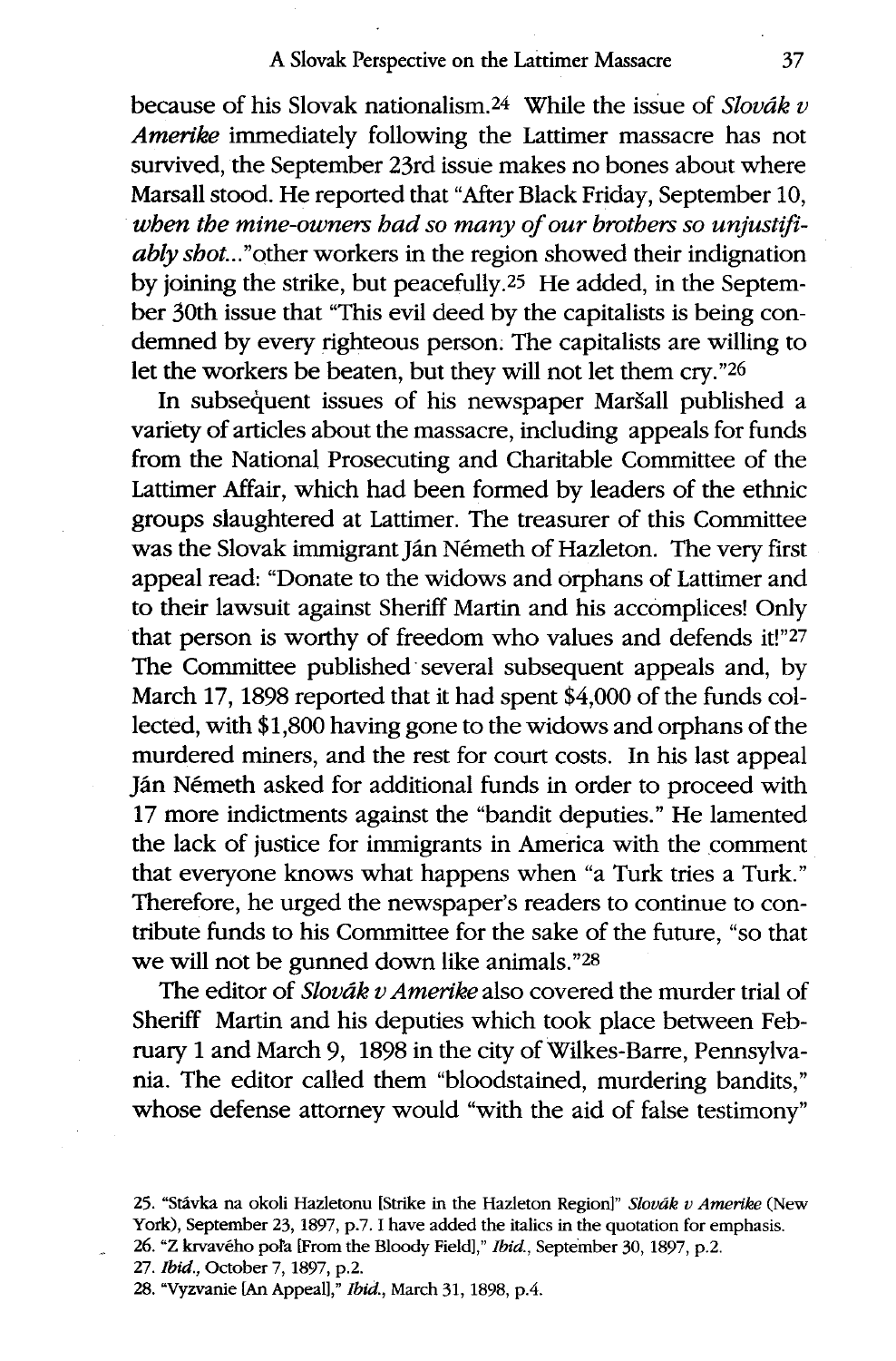try to prove that the strikers were "dangerous" and that they wished to "attack" other miners and thereby shut down the Lattimer mine.29 In his editorial, Gustav Marsall-Petrovsky predicted that "the perpetrators will not be justly and rightly punished" because "in Pennsylvania justice is controlled by Republican capitalists."30 In a subsequent report on the trial, the editor lamented that the defense attorney had "purchased false testimony" against the strikers and that "in America, the land of the free, there is no justice for the poor." He added, "The devil take such laws, which are based on the ability of the rich to wantonly murder their slave laborers."31 While the March 10 issue of *Slovak vAmerike,* which undoubtedly carried news of the "not guilty" verdict by the jury, has not survived, it most probably aired a similar editorial lamenting the lack of justice for immigrants in America.

One might conclude from the above quotations from *Amerikdnsko-slovenskW noviny and Slovdk vAmerike* that Slovak-American leaders and their followers were united in their denunciation of the Lattimer Massacre and in their support for the indictment of Sheriff Martin and his deputies for murder. Indeed, striking Slovaks from Harwood and Lattimer (suburbs of Hazleton) proudly announced that all Slovak-American newspapers, except one, supported their strike.3<sup>2</sup>

The one exception was, ironically enough, the weekly *Slovenske noviny [ Slovak News]* published in Hazleton. According to Slovak strikers in Harwood and Lattimer, a certain "Asiatic newspaper" falsely accused the miners of fomenting violence and this "miserable Magyar" of a newspaper then falsely reported that Sheriff Martin had, indeed, read the riot act to the workers, who chose to ignore it. At the end they finally identified this "snake that is willing to kill Slovaks," as the *Slovenské noviny* [Slovak News) of Hazleton.33

While I have not been able to confirm the charges by Slovak

31. "Krivé svedectva [False Testimony]" *Ibid.*, March 3, 1898, p.2.

<sup>29. &</sup>quot;Sfid Aerifa Martina [The Trial of Sheriff Martin]," *Slovak v Amerike,* February 3, 1898, p.2.

<sup>30. &</sup>quot;(Ivahy [Reflections]," *Ibid.,* February 3, 1898, p.4 .

<sup>32. &</sup>quot;Protest," *Ibid.,* October 7, 1897, p.1 . The newspapers they mentioned as supporting them were Amerikánsko-Slovenské noviny, Katolík, Slovák v Amerike, Jednota and Sloven*skad Pravda.*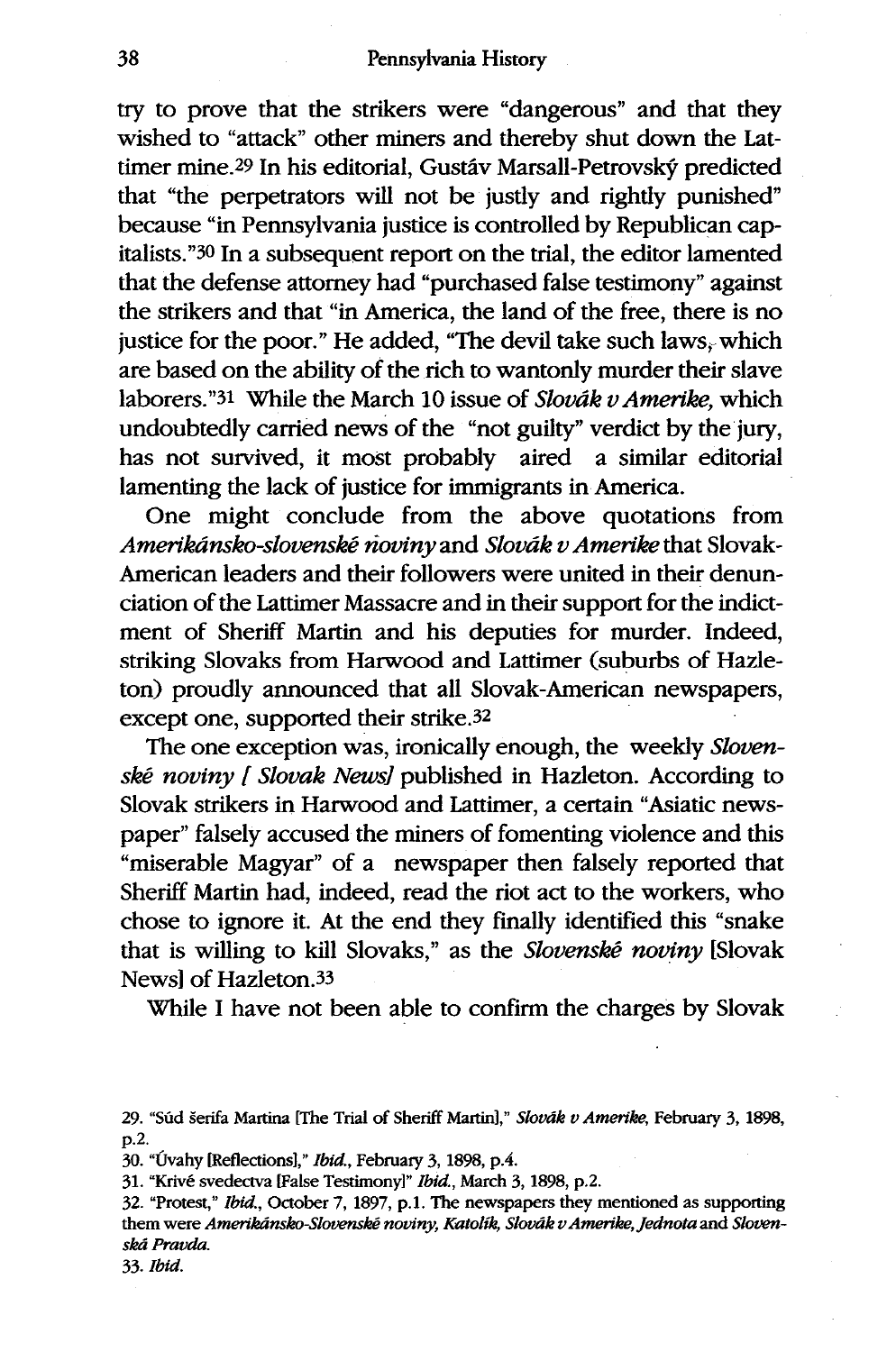## A Slovak Perspective on the Lattimer Massacre

strikers in Harwood and Lattimer that the *Slovenské noviny* did, indeed support the sheriff and his deputies against the miners,  $34$ the strikers' accusations may very well have been true because of the national orientation of the newspaper's publishers and editors. This weekly, which was subsidized by the Hungarian government, was published by a Magyar named Ferenc T6th and edited by the Magyarone Slovak priest Ferenc Dénes. Furthermore, it was published in an eastern Slovak dialect, whereas all other Slovak-American newspapers at that time were published in the codified central Slovak dialect. Dénes was one of a small group of Slovak Roman Catholic Magyarone priests who opposed Slovak nationalism, collaborated with the Hungarian government, and sought to keep Slovak immigrants loyal to their Magyar-controlled Hungarian homeland. Indeed, by publishing in the eastern Slovak dialect, they hoped to create a schism among Slovaks in the United States, and weaken the growing nationalism that was so apparent among American Slovaks at that time. Therefore, if all the Slovak nationalist newspapers published in America at that time denounced the Lattimer Massacre, it would have made sense for their opponents at *Slovenské noviny* to have taken the side of Sheriff Martin and his deputies.3<sup>5</sup>

*Slovenské noviny* notwithstanding, it should be apparent that both Slovak editors and their readers in America expressed great outrage at the Lattimer Massacre. The editors identified the mineowners as the instigators of the slaughter and the sheriff and his deputies as their hired guns 36 Furthermore, the editors predicted that justice would not be served by the trial of the sheriff and his deputies because, in America of the late 19th century, the editors

36. In this respect, the Slovak editors would have disagreed with Michael Novak's conclusion that the Lattimer Massacre was largely a case of "ritual bloodshed" by one ethnic group (Anglo-Americans) versus the "Hunkies" of Eastern Europe *(The Guns of Lattimer,* pp.245-46). Instead, the editors stressed that the capitalists were largely responsible for the slaughter, and the sheriff and his deputies were merely their tools. Their ethnicity made it easier for them to pull the triggers. It was not the root cause of the massacre.

<sup>34.</sup> *I* have not been able to find any copies of this newspaper.

<sup>35.</sup> For an analysis of *Slovenské noviny* see Konštantín Čulen, *Slovenské Časopisy, op. cit.*, 131-36; for a good discussion of Slovak Magyarone priests in America see Bela Vassady, Jr., "Mixed Ethnic Identities among Immigrant Clergy from Multiethnic Hungary: The Slovak-Magyar Case, 1885-1903," in *Tbe Ethnic Enigma: Tbe Salience of Etbnicity for European-Origin Groups,* ed. by Peter Kivisto (Philadelphia: The Balch Institute Press, 1989), 47-67. For the rise of Slovak nationalism in America see my "Immigration and Eastern Slovak Nationalism," *Slovakia,* XXVI (1976), 13-20.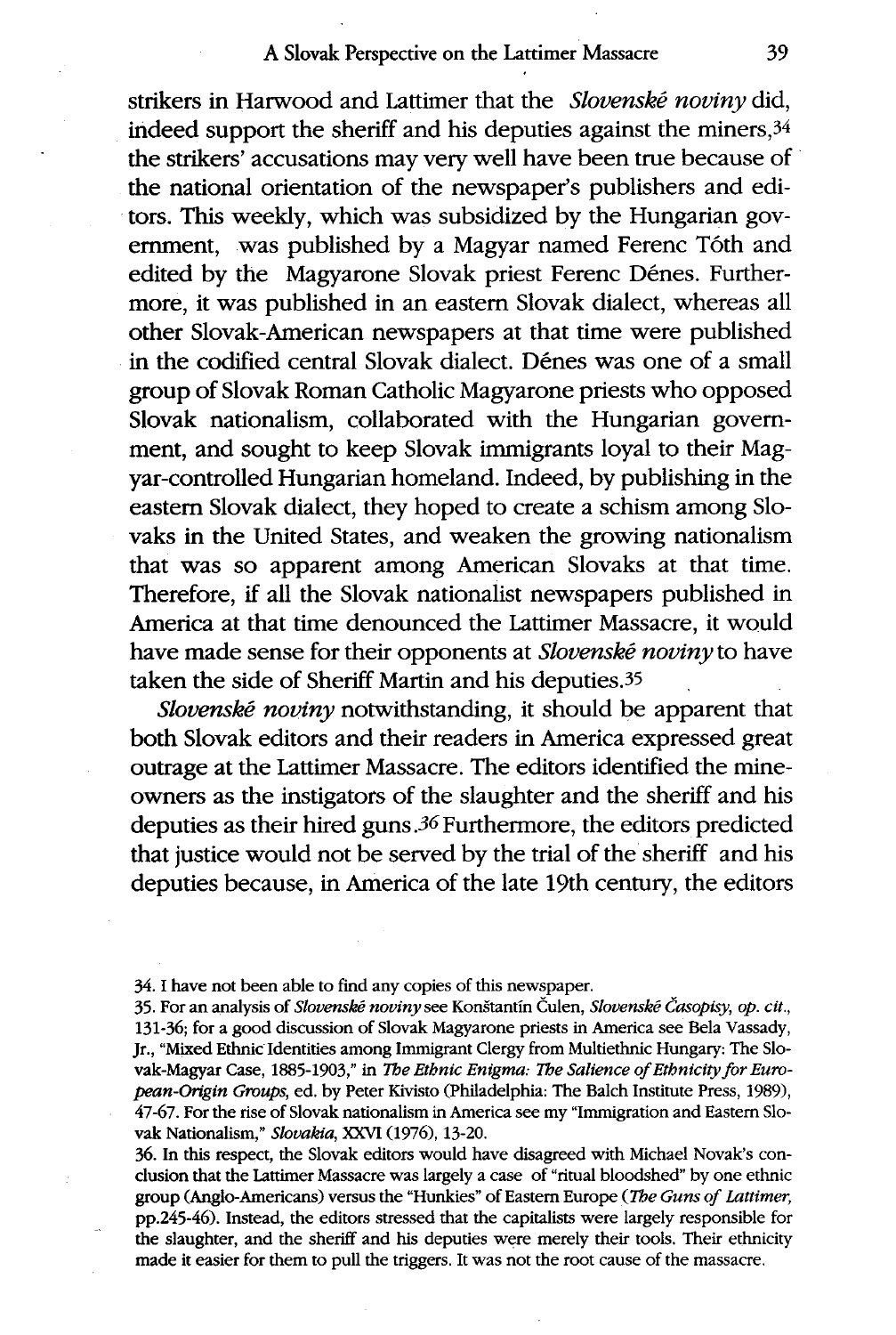charged that the rich controlled the wheels of justice, and nativism was rampant in the land. This Slovak interpretation of the Lattimer Massacre and trial was beautifully illustrated in an editorial cartoon published in the *Alamanc of the National Slovak Society* in 1899 (see attached copy).37 In this cartoon Sheriff Martin, with a smoking gun, stands above the murdered Mike Cheslak, a leader of the strike, and Mike's grieving widow and children are looking at the sheriff, with the widow pointing her finger of blame at him. Above the widow stands a shocked American workman, who is watching the symbol of American justice being bribed by a wealthy matron. The symbol of American justice has one eye peeking from behind his blindfold at a moneybag being handed him, while his scale of justice has tipped in favor of a heavy coin, which easily outweighs a human heart. If a picture is truly worth a thousand words, then this editorial cartoon best summarizes the Slovak-American reaction to the Lattimer Massacre.3<sup>8</sup>

37. "Lattimerský súd," [The Lattimer Trial] *Národný kalendár*, *VII* (1899), p.101.

38. The only portion of the cartoon that makes little sense is the figure of the American matron handing a bag of money to the symbol of American justice. It seems to me that one of the mine-owners should have been shown as bribing American justice. However, the cartoonist may very well have feared a potential lawsuit if he had drawn one of the mineowners in this role. Therefore, the cartoonist probably drew an anonymous American matron, who was obviously rich and a part of the establishment, to get his message across.